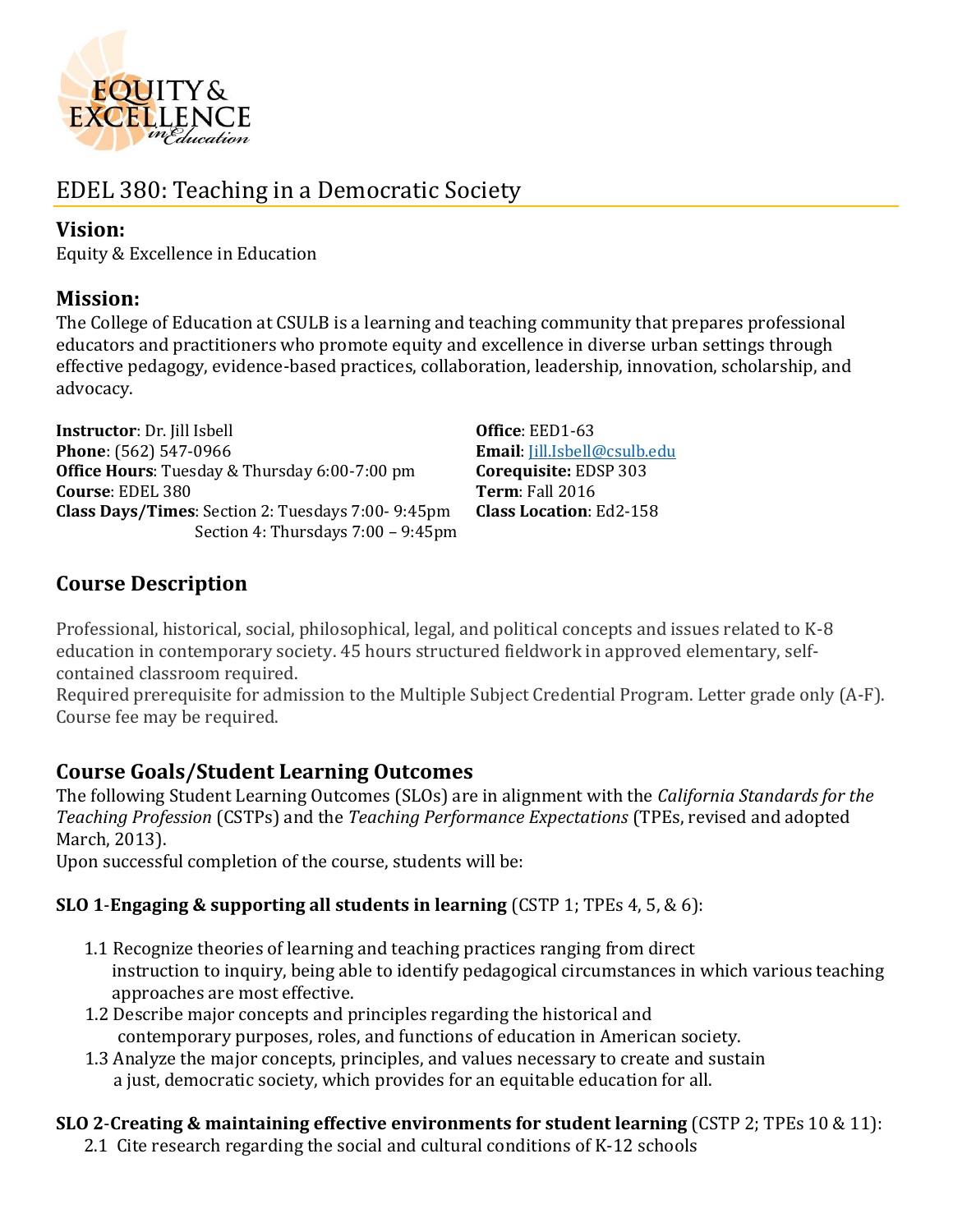(focusing particularly on K-8) and general elements of best practice.

- 2.2 Identify classroom routines that support student learning.
- 2.3 Demonstrate competence in using various aspects of technology to facilitate personal learning and/or teaching

### **SLO 3**-**Understanding & organizing subject matter for student learning** (CSTP 3; TPE 1):

- 3.1 Identify programs for English learners and describe English learner rights and teacher responsibilities.
- 3-2 Identify programs for students with special needs and describe the students' rights and teacher responsibilities.

# **SLO 4**-**Planning instruction & designing learning experiences for all students** (CSTP 4; TPEs 7, 8, 9):

4.1 Demonstrate significant experimentation of the role of teacher as facilitator of learning and assessor of developmental progress in academic content standards of at least one K-8 student (preferably an English learner) through tutorial work over an extended period of time in reading and/or mathematics in their SERVE fieldwork based upon the needs, background, and interests of the student.

# **SLO 5**-**Assessing student learning** (CSTP 5; TPEs 2 & 3):

5.1 Students will describe various types and purposes of assessment.

## **SLO 6**-**Developing as a professional educator** (CSTP 6; TPEs 12 & 13):

- 6.1 Identify personal meanings related to why they want to become a teacher, examining personal characteristics and beliefs, biases, subject matter knowledge, experiences, and goals which could affect their development as a teacher.
- 6.2 Demonstrate creativity, flexibility, responsibility, commitment to teaching, and the ability to communicate effectively with students and adults.
- 6.3 Relate course content to a real classroom/school through satisfactory completion of 45 hours of approved fieldwork including structured assignments
- 6.4 Demonstrate evidence of reading, analyzing, discussing, and evaluating professional literature pertaining to a variety of contemporary issues in California schools and classrooms.

# **Required Texts/Readings**

### **Textbooks**

Becoming a Teacher, Forrest W. Parkay, 9th or 10th Ed. ISBN-13 978-0134016092

The Teacher's Guide to Success, Ellen L. Kronowitz ISBN-13 978-0137050741

# **Other Readings (I will provide this article for you)**

Kafka, J. (2016). "In Search of a Grand Narrative: The Turbulent History of Teaching" In *Handbook of Research on Teaching*, 5th edition. (Edited by Drew H. Gitomer and Courtney A. Bell). Washington, D.C: AERA.

# **Computer Access**

Two open access computer labs are available for current CSULB students. Both the Horn Center (located in lower campus) and the Spidell Technology Center (located in Library) are a great resource for students needing to use a computer. Visit the [Open Access Computing Facilities](http://www.csulb.edu/library/guide/computing.html)  <http://www.csulb.edu/library/guide/computing.html> website for an extensive list of all available software installed in both computer labs.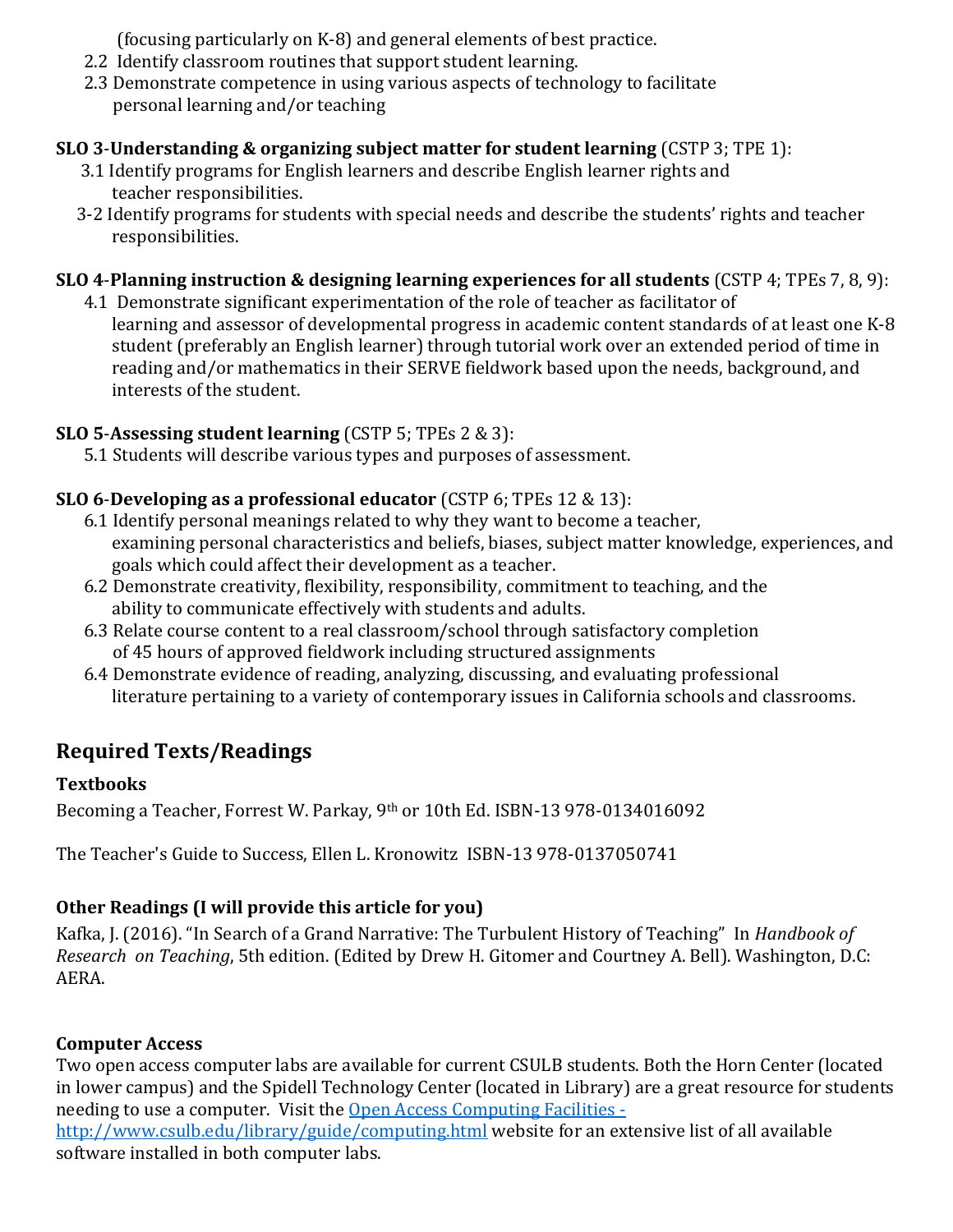# **BeachBoard Access**

To access this course on BeachBoard - <https://bbcsulb.desire2learn.com/> you will need access to the Internet and a supported Web browser (Firefox is the recommended browser). You log in to [BeachBoard](https://bbcsulb.desire2learn.com/)  - <https://bbcsulb.desire2learn.com/> with your CSULB Campus ID and BeachID password. Bookmark this link for future use, or you can always access it by going to CSULB - <http://www.csulb.edu/>'s homepage and clicking on the BeachBoard link at the top of the page.

Once logged in to BeachBoard, you will see the course listed in the My Courses widget on the right; click on the title to enter the course.

| <b>Week</b>    | <b>Class</b>                    | <b>Class Topics</b>                                                                                                                        | <b>Readings, Assignments Due the Week After</b>                                                                                                                                                                                                                                                                                                                                                                                                     |
|----------------|---------------------------------|--------------------------------------------------------------------------------------------------------------------------------------------|-----------------------------------------------------------------------------------------------------------------------------------------------------------------------------------------------------------------------------------------------------------------------------------------------------------------------------------------------------------------------------------------------------------------------------------------------------|
| $\mathbf{1}$   | <b>Dates</b><br>Aug. 23 &<br>25 | Theory: Preparing to<br>Teach<br>Practicum: CSULB<br>Requirements; Course<br>Requirements; SERVE<br>coordinator to talk of<br>requirements | <b>Assigned</b><br>Becoming a Teacher: Chapters 1-2<br>The Teacher's Guide to Success: Unit 1 (Chapters 1-4)<br>Journal #1: Write a 1-2 page essay in which you<br>describe why you have chosen teaching as a career,<br>what you hope to accomplish as a teacher and how<br>you view the role of a teacher. You will share this next<br>week. This will later be revised and can be used as<br>your personal statement of experiences and teaching |
| $\overline{2}$ | Aug. 30 &<br>Sept. 1            | Share Journal<br>Theory: Today's<br>Teacher<br>Practicum:<br>Introduction to<br>Teaching                                                   | goals for the MSCP application.<br>Becoming a Teacher: Chapter 3<br>The Teacher's Guide to Success: Unit 2-3<br>Journal #2: Write 1-2 pages about your initial<br>observations in your serve placement. Describe the<br>classroom culture including the type of                                                                                                                                                                                     |
|                |                                 |                                                                                                                                            | school/classroom, physical environment, student<br>diversity, and general characteristics.                                                                                                                                                                                                                                                                                                                                                          |
| 3              | Sept. 6 & 8                     | Theory: Today's<br>Schools<br>Practicum:<br>Understanding<br>Different Types of<br>Classroom<br>Management                                 | Becoming a Teacher: Chapter 4<br>The Teacher's Guide to Success: Unit 4<br>Journal #3: Write 1-2 pages about your observations<br>of classroom management including routines, rituals<br>and rules. See Units 2-3 checklists                                                                                                                                                                                                                        |
| 4              | Sept. 13 &<br>15                | Theory: Philosophical<br>Foundations of U.S.<br>Education<br>Practicum: Positive<br>Discipline                                             | Becoming a Teacher: Chapter 5<br>The Teacher's Guide to Success: Unit 5 (Chapters 21-<br>22)<br>Journal #4: Write 1-2 pages about your SERVE<br>observations with positive classroom discipline. What<br>kinds of positive rewards are utilized? How does the                                                                                                                                                                                       |

### **Course Schedule**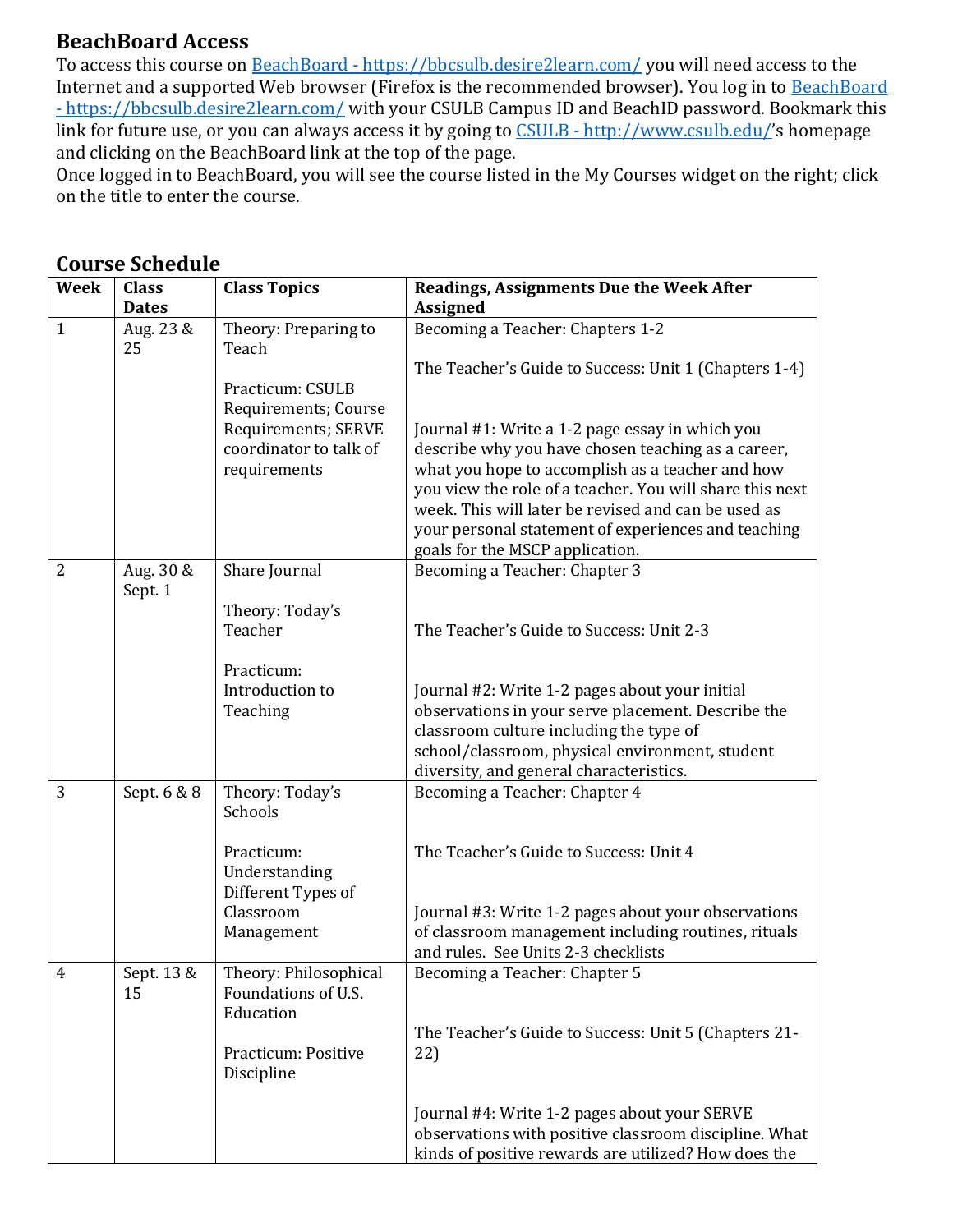|                |                  |                                                                                                                                                         | discipline plan accommodate all students? How does                                                                                                                                                                                                                                                                                                                                                  |
|----------------|------------------|---------------------------------------------------------------------------------------------------------------------------------------------------------|-----------------------------------------------------------------------------------------------------------------------------------------------------------------------------------------------------------------------------------------------------------------------------------------------------------------------------------------------------------------------------------------------------|
|                |                  |                                                                                                                                                         | the classroom environment promote good classroom                                                                                                                                                                                                                                                                                                                                                    |
|                |                  |                                                                                                                                                         | management? See Unit 4 checklist.                                                                                                                                                                                                                                                                                                                                                                   |
| 5              | Sept. 20 &<br>22 | Theory: Historical<br>Foundations of U.S.<br>Education                                                                                                  | Becoming a Teacher: Chapter 7                                                                                                                                                                                                                                                                                                                                                                       |
|                |                  | Practicum: Planning                                                                                                                                     | The Teacher's Guide to Success: Unit 5 (Chapter 23-                                                                                                                                                                                                                                                                                                                                                 |
|                |                  | and Organizing Subject<br>Matter; Writing a                                                                                                             | 24)                                                                                                                                                                                                                                                                                                                                                                                                 |
|                |                  | Lesson Plan                                                                                                                                             | Journal #5: Write a lesson plan in the style of<br>Madeleine Hunter. Include the 7 stages. We will share<br>these next week.                                                                                                                                                                                                                                                                        |
| 6              | Sept. 27 &<br>29 | Theory: Ethical and<br>Legal Issues in U.S.<br>Education                                                                                                | Becoming a Teacher: Chapter 8                                                                                                                                                                                                                                                                                                                                                                       |
|                |                  | Practicum: Lesson<br><b>Planning Continued</b>                                                                                                          | The Teacher's Guide to Success: Unit 6 (Chapters 25-<br>26)                                                                                                                                                                                                                                                                                                                                         |
|                |                  |                                                                                                                                                         | Journal #6: Write 1-2 pages about your SERVE<br>observations of lesson planning. How does the<br>classroom teacher organize the plan book? Describe<br>how the teacher takes individual differences into<br>account when executing the lesson plan. If there is a<br>classroom aide, parent, or behavioral aide, describe<br>their role in the classroom and what the teacher<br>prepared for them. |
| $\overline{7}$ | Oct. 4 & 6       | Theory: Today's                                                                                                                                         | Becoming a Teacher: Chapter 9                                                                                                                                                                                                                                                                                                                                                                       |
|                |                  | Students                                                                                                                                                |                                                                                                                                                                                                                                                                                                                                                                                                     |
|                |                  | Practicum: Engaging All<br>Learners                                                                                                                     | The Teacher's Guide to Success: Unit 6 (Chapters 28<br>& 29)                                                                                                                                                                                                                                                                                                                                        |
|                |                  | • Communicating<br>Positive<br>Expectations<br>Research-based<br>Strategies                                                                             | Journal #7: Write 1-2 pages about your SERVE<br>observations of research-based teaching strategies.<br>Note what strategies were used, how the strategies<br>engaged all students; and, how the strategies<br>facilitated student understanding. See Ch 26 for ideas.                                                                                                                               |
| 8              | Oct. 11 &<br>13  | Theory: Addressing<br>Learner's Individual<br>Needs                                                                                                     | Becoming a Teacher: Chapter 10                                                                                                                                                                                                                                                                                                                                                                      |
|                |                  | Practicum: Engaging All                                                                                                                                 | The Teacher's Guide to Success: Unit 6 (Chapters 27)                                                                                                                                                                                                                                                                                                                                                |
|                |                  | <b>Learners Continued</b><br>Differentiating<br>$\bullet$<br>Instruction<br>Effective<br>$\bullet$<br>Strategies for<br>English<br>Language<br>Learners | Journal #8: Write 1-2 pages from your SERVE<br>observations about how the classroom teacher<br>differentiates instruction. Provide a few examples.<br>How has the teacher met the individual needs of<br>English Language Learners and students with special<br>needs?                                                                                                                              |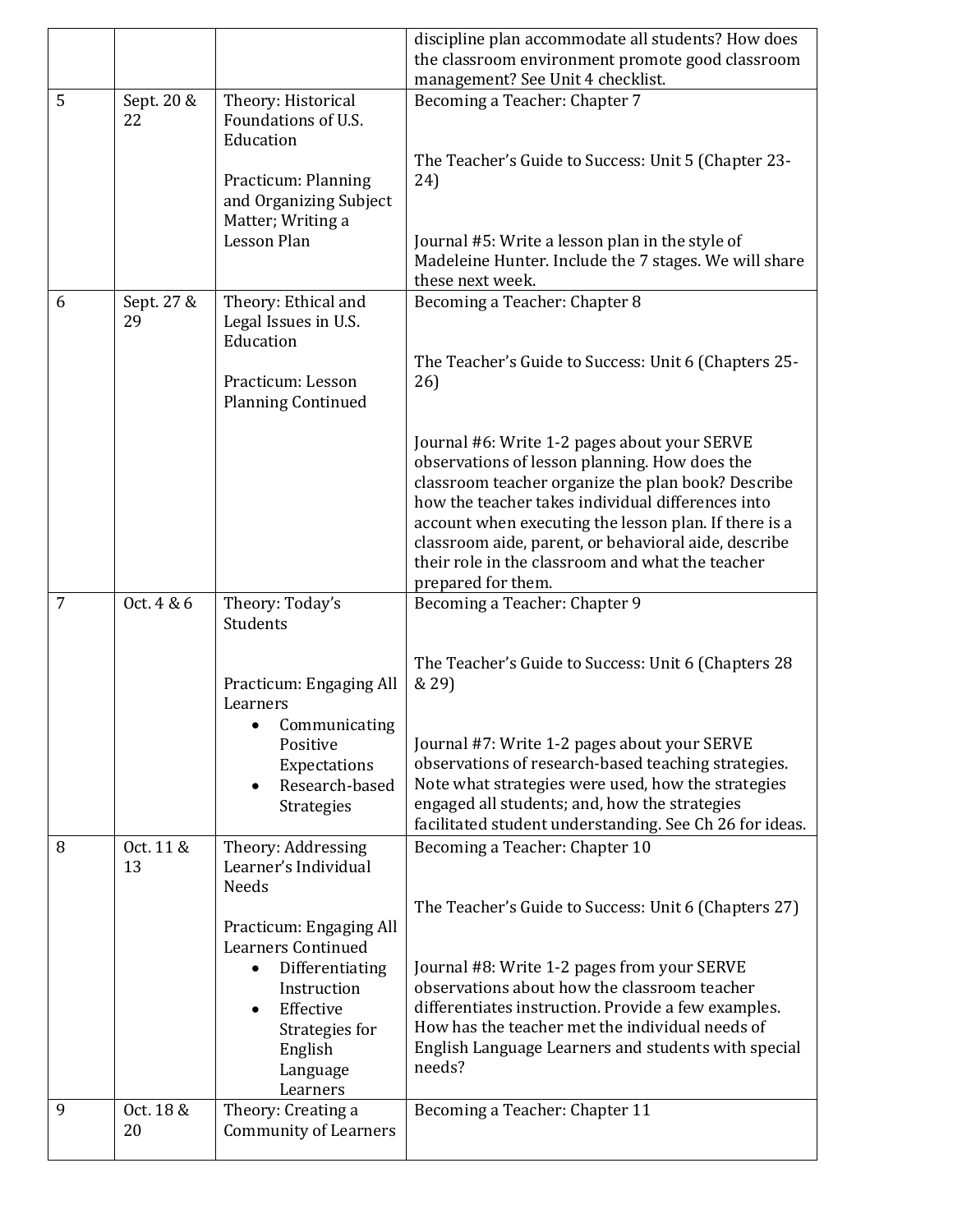|    |                 | Practicum: Engaging All<br><b>Learners Continued</b><br>Cooperative<br>$\bullet$<br>Learning<br>Groups                                                                                                                                                                                                      | The Teacher's Guide to Success: Unit 7 (Chapters 30<br>& 31)<br>Journal #9: Write 1-2 pages about your observations<br>in your SERVE placement regarding cooperative<br>learning in the classroom. When was it used?<br>Describe what you noticed when students work<br>together. Make sure to note how the teacher<br>organized the routines around cooperative learning<br>activities.                                                                                                                                                         |
|----|-----------------|-------------------------------------------------------------------------------------------------------------------------------------------------------------------------------------------------------------------------------------------------------------------------------------------------------------|--------------------------------------------------------------------------------------------------------------------------------------------------------------------------------------------------------------------------------------------------------------------------------------------------------------------------------------------------------------------------------------------------------------------------------------------------------------------------------------------------------------------------------------------------|
| 10 | Oct. 25 &<br>27 | Theory: Curriculum<br>Standards, Assessment,<br>and Student Learning<br>Practicum: Assessing<br>and Communicating<br><b>Student Progress</b><br>Assessing<br>Student<br>Performance<br>Assessing<br>Student<br>Interests and<br>Attitudes                                                                   | Becoming a Teacher: Chapter 12<br>The Teacher's Guide to Success: Unit 7(Chapters 32-<br>34)<br>Journal #10: Write 1-2 pages based on your SERVE<br>observations about how the classroom teacher<br>assesses the students. Find one example of how the<br>teacher uses authentic assessments to rate a<br>student's progress. What kind of feedback does the<br>child receive? How does the classroom teacher assess<br>the students' interests and attitudes? Does the<br>teacher utilize whole group responses? Which ones<br>did you observe? |
| 11 | Nov. 1 & 3      | Theory: Integrating<br>Technology into<br>Teaching<br>Practicum: Assessing<br>and Communicating<br><b>Student Progress</b><br>Continued<br>Paperwork and<br>$\bullet$<br>Grading<br>Preparing<br>Students for<br>Standardized<br>Testing<br>Parental/Guard<br>$\bullet$<br>ian Support and<br>Communication | Becoming a Teacher: Chapter 13<br>The Teacher's Guide to Success: Unit 8<br>Journal #11: Discuss the following with your SERVE<br>classroom teacher and write a 1-2 page reflection:<br>How he/she prepares students for<br>$\bullet$<br>standardized tests.<br>How he/she keeps up with paperwork,<br>$\bullet$<br>homework, and grading<br>How he/she communicates with parents or<br>$\bullet$<br>guardians                                                                                                                                   |
| 12 | Nov. 8 &<br>10  | Theory: Becoming a<br><b>Professional Teacher</b><br>Practicum: A<br>Professional Life in<br><b>Balance</b><br>Reflective<br>$\bullet$<br>Practice<br>Establishing<br>Relationships<br>with<br>Administrators                                                                                               | Work on Final Paper                                                                                                                                                                                                                                                                                                                                                                                                                                                                                                                              |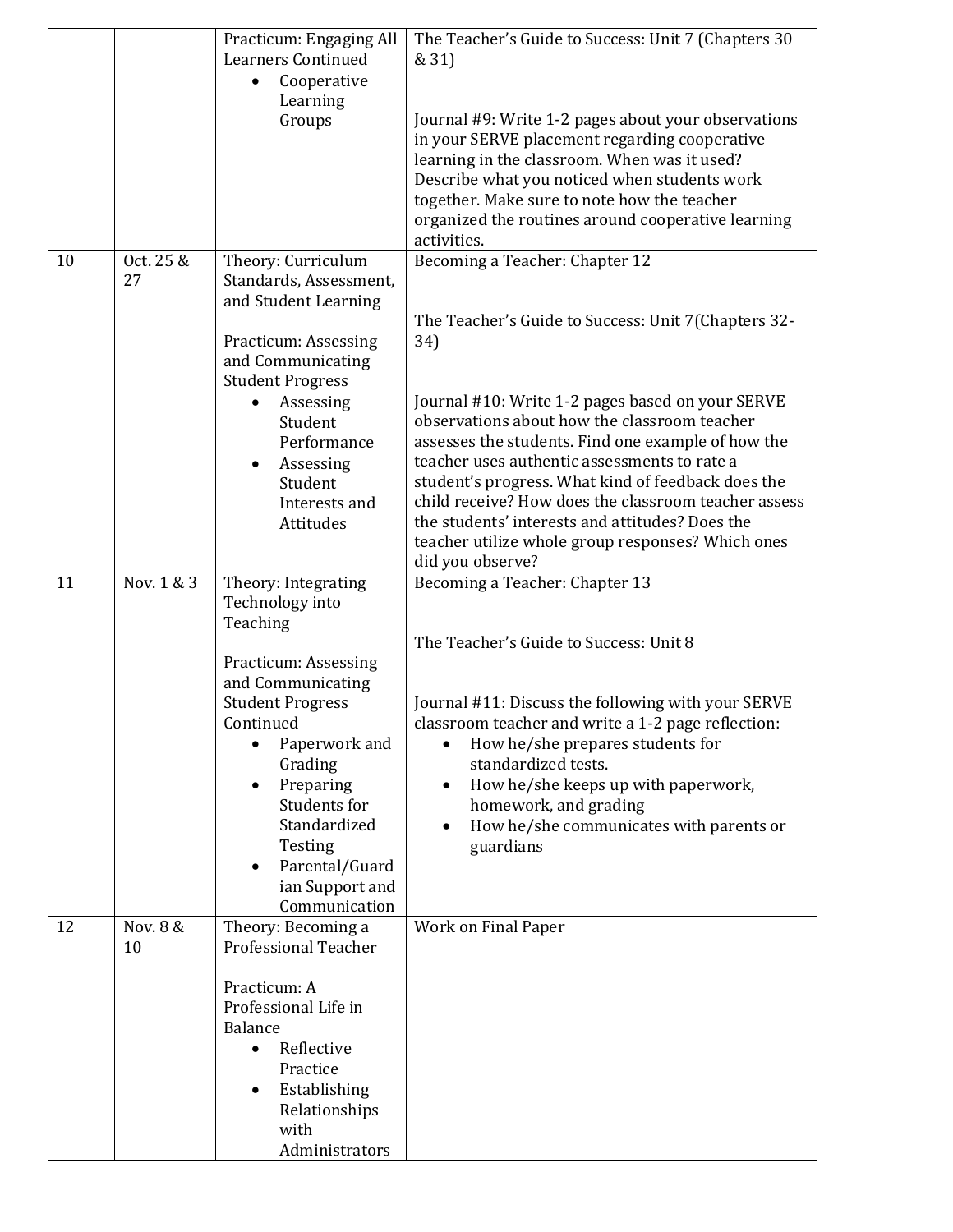|              |                 | and Colleagues                         |                                                                                                   |
|--------------|-----------------|----------------------------------------|---------------------------------------------------------------------------------------------------|
|              |                 | Professional                           |                                                                                                   |
|              |                 | Opportunities                          |                                                                                                   |
| 13           | Nov. 15 &       | Partner Observation:                   |                                                                                                   |
|              | 17              | Meet with classroom                    |                                                                                                   |
|              | <b>NO CLASS</b> | partner from an                        |                                                                                                   |
|              | <b>MEETING</b>  | alternate grade level to               | Journal #12: Based on what you have learned from                                                  |
|              |                 | discuss your SERVE<br>observations     | your alternate grade level partner, write 1-2 pages                                               |
|              |                 |                                        | describing key differences in grade level classroom<br>routines, management, positive discipline, |
|              |                 |                                        | differentiating instruction, and cooperative learning.                                            |
|              | Nov. 22 &       |                                        |                                                                                                   |
|              | 24              | Happy Thanksgiving!<br><b>NO CLASS</b> |                                                                                                   |
| 14           | Nov. 29 &       |                                        |                                                                                                   |
|              | Dec. 1          | <b>Using Graphic</b>                   | Journal #13: Reflect back to week one of class.                                                   |
|              |                 | Organizers: An                         | Rewrite/revise your personal statement of                                                         |
|              |                 | Introduction                           | experiences and teaching goals for the MSCP                                                       |
|              |                 |                                        | application. Include both in your completed journal.                                              |
| 15           | Dec. 6 & 8      | <b>RESEARCH PAPER</b>                  |                                                                                                   |
|              |                 | DUE!                                   |                                                                                                   |
|              |                 | <b>Share Research Papers</b>           | Journal: Complete and revise entries                                                              |
|              |                 |                                        |                                                                                                   |
|              |                 | <b>Questioning Strategies</b>          |                                                                                                   |
|              |                 | to Develop Higher                      |                                                                                                   |
|              |                 | Level Thinking                         |                                                                                                   |
| <b>Final</b> | Dec. 13 &       | <b>Share Research Papers</b>           |                                                                                                   |
| Exam         | 15              |                                        | <b>Journal Due</b>                                                                                |
|              |                 |                                        |                                                                                                   |

# **Course Policies and Requirements**

**Class Attendance, preparation, active participation**: Your thoughtful participation is essential to the class and to your learning. The more energy you are willing to put in to the readings, writing, thinking and discussing, the more we can all learn from one another and the more valuable the experience will be for you. Complete reading and writing assignments for each class and be prepared to contribute to small group and whole class activities and discussions.

**Written Work:** All written work should be typed, double spaced and edited carefully. Assignments are due on the dates listed unless altered in class. They may be sent to me through Beachboard Dropbox or printed and handed to me in class. Late assignments will be marked down two points for each day of lateness unless you have negotiated a different due date because of special circumstances (e.g. serious illness).

#### **Graded work includes:**

**Weekly journal entry:** based on class discussion, readings, and reflection on your SERVE placement. (2 points each, except Journal #12 worth 6 points). See above Course Schedule for weekly topics.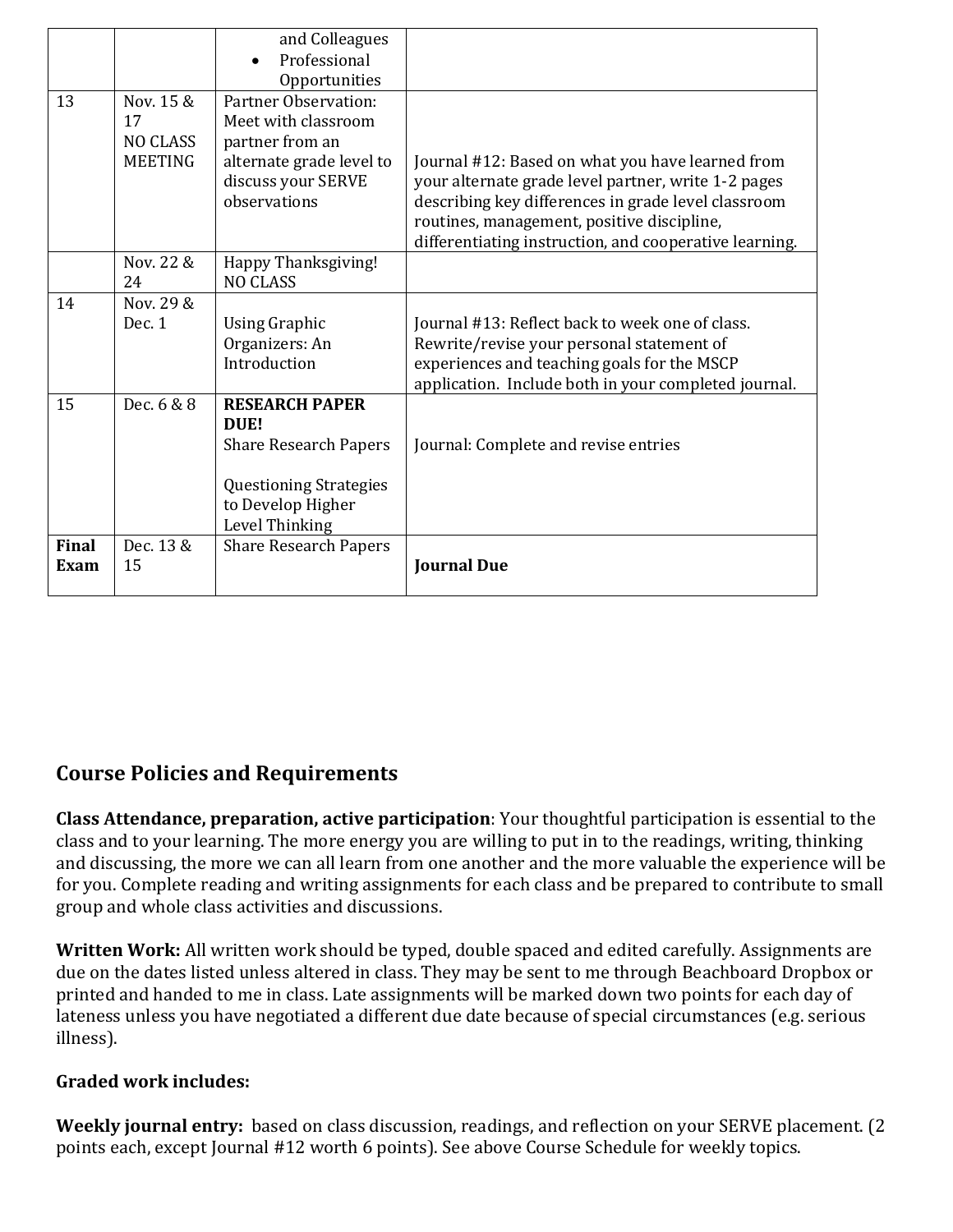**Final Paper:** 8-10 pages long, that includes about 10 references. You may write about any topic that is covered in the class and do a thorough job of research into the issue. You are encouraged to relate what you research into what it means for key education topic today. (Paper: 25 pts.; Oral Presentation 5 pts.)

**SERVE Field Work:** In addition to the class seminar, you will spend 45 hours in a classroom placement which serves as a laboratory for the course. You are expected to visit your classroom throughout the semester taking on the role of participant/observer. Being a participant/observer means watching and listening carefully, asking questions, taking notes, trying to make sense of what is going on. The syllabus identifies a focus for your weekly observations but you should also let your won questions guide your observations and note taking. The classroom is the setting for your Journal, which is a major project for this course. Remember that you are a guest in the classroom. Dress and act professionally. Always notify the school and teacher if you will be late or absent. An incomplete grade may be assigned if the full 45 hours are not completed.

### **Grading Policy**

#### **Evaluation Method**

| <b>Assignment</b>            | <b>Points</b> | Weight |
|------------------------------|---------------|--------|
| Class Attendance and         | 15            | 15%    |
| Participation; Quizzes       |               |        |
| Journal                      | 30            | 30%    |
| <b>Final Paper</b>           | 30            | 30%    |
| Field Work; SERVE placement; | 25            | 25%    |
| 45 hours                     |               |        |

#### **Course Grading Scale**

| <b>Percent Range</b> | <b>Letter Grade</b> |
|----------------------|---------------------|
| $90 - 100\%$         | А                   |
| 89 – 80%             | B                   |
| $79 - 70%$           |                     |
| $69 - 65\%$          | D                   |
| Below 64%            | F                   |

### **Communication Policy**

I have regular office hours on Tuesdays from 6:00-7:00pm and Thursdays from 6:00-7:00pm in EED1-63. You can also email me at [ill.Isbell@csulb.edu.

### **Late work/Make-up policy**

Late assignments will be marked down two points for each day of lateness unless you have negotiated a different due date because of special circumstances (e.g. serious illness).

### **Plagiarism/Academic Integrity Policy**

Work that you submit is assumed to be original unless your source material is documented appropriately, such as a Works Cited page. Using the ideas or words of another person, even a peer, or a web site, as if it were your own, is plagiarism. Students should read the section on

[http://www.csulb.edu/divisions/aa/catalog/current/academic\\_information/cheating\\_plagiarism.html.](http://www.csulb.edu/divisions/aa/catalog/current/academic_information/cheating_plagiarism.html)

### **University Withdrawal Policy**

Class withdrawals during the final 3 weeks of instruction are not permitted except for a very serious and compelling reason such as accident or serious injury that is clearly beyond the student's control and the assignment of an Incomplete grade is inappropriate (see [Grades -](http://www.csulb.edu/depts/enrollment/student_academic_records/grading.html)

[http://www.csulb.edu/depts/enrollment/student\\_academic\\_records/grading.html\)](http://www.csulb.edu/depts/enrollment/student_academic_records/grading.html). Application for